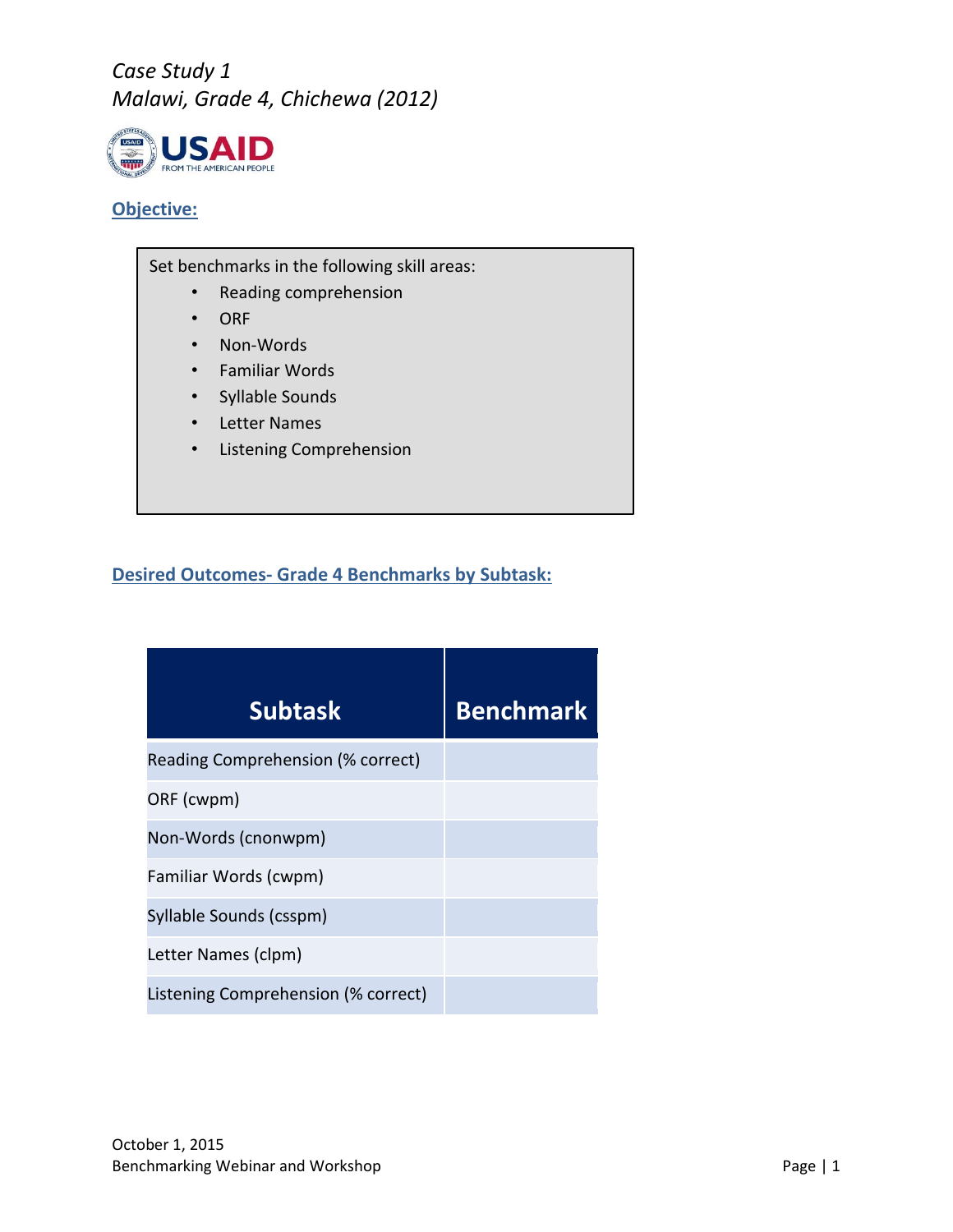



### **Table- ORF by Reading Comprehension:**

|           | Standard 4         |                                |                    |                                   |  |  |
|-----------|--------------------|--------------------------------|--------------------|-----------------------------------|--|--|
| # Correct | 25th<br>percentile | 50th<br>percentile<br>(median) | 75th<br>percentile | Count<br>(achieving<br># correct) |  |  |
| 0         | 0                  | 0                              | 0                  | 712                               |  |  |
| 1         | 8                  | 15                             | 22                 | 267                               |  |  |
| 2         | 21                 | 24                             | 29                 | 355                               |  |  |
| 3         | 29                 | 36                             | 39                 | 309                               |  |  |
| 4         | 43                 | 46                             | 51                 | 170                               |  |  |
| 5         | 60                 | 60                             | 63                 | 26                                |  |  |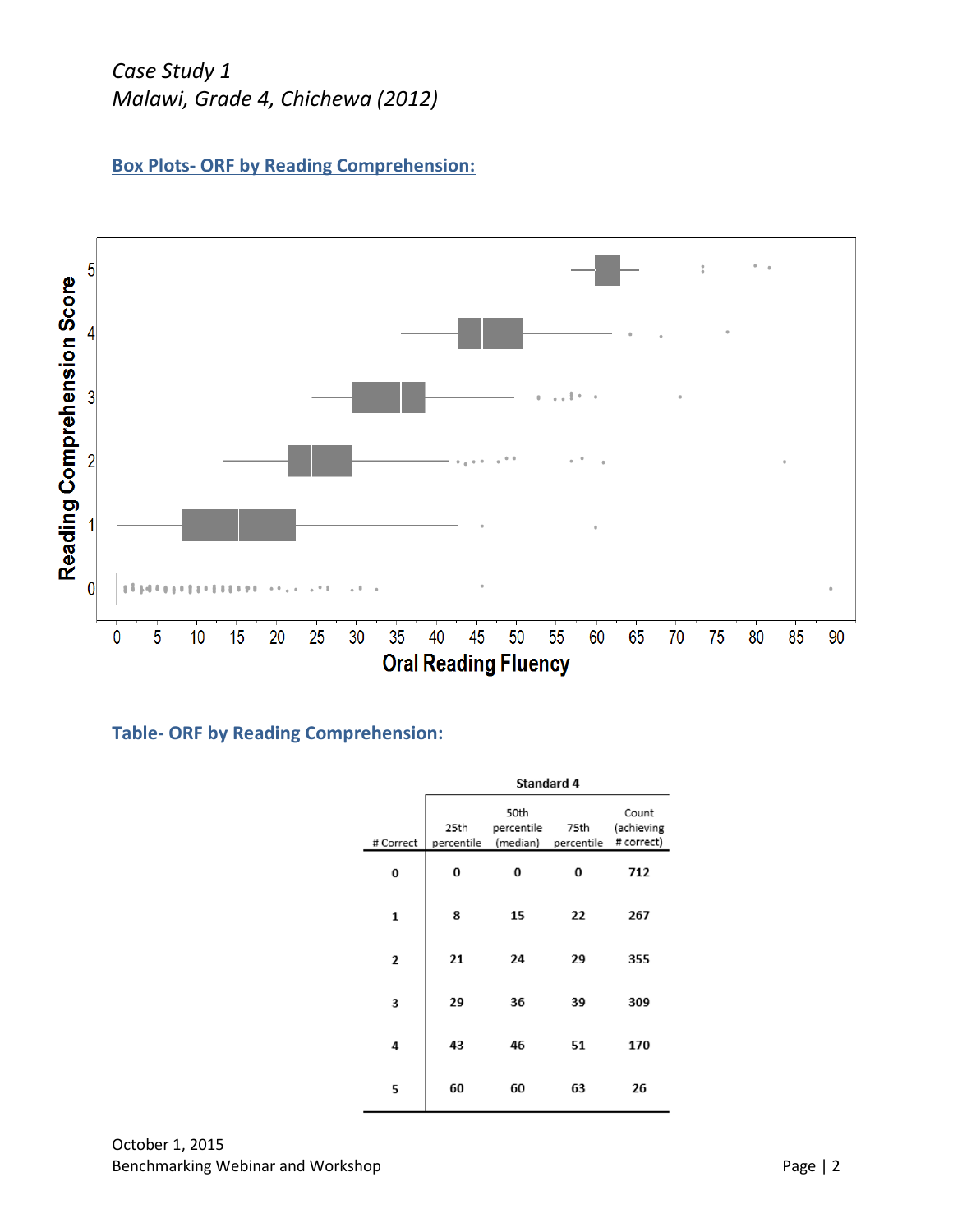



### **Correlations between Subtasks:**

|                                   | <b>Reading</b><br>Comp.<br>(% correct) | <b>ORF</b>   | Non-<br><b>Words</b> | <b>Familiar</b><br><b>Words</b> | <b>Syllable</b><br><b>Sounds</b> | <b>Letter</b><br><b>Names</b> | <b>Listening</b><br>Comp.<br>(% Correct) |
|-----------------------------------|----------------------------------------|--------------|----------------------|---------------------------------|----------------------------------|-------------------------------|------------------------------------------|
| Reading<br>Comp.<br>(% correct)   | $\mathbf{1}$                           |              |                      |                                 |                                  |                               |                                          |
| <b>ORF</b>                        | 0.867                                  | $\mathbf{1}$ |                      |                                 |                                  |                               |                                          |
| Non-Words                         | 0.805                                  | 0.908        | $\mathbf{1}$         |                                 |                                  |                               |                                          |
| Familiar<br>Words                 | 0.833                                  | 0.948        | 0.941                | $\mathbf{1}$                    |                                  |                               |                                          |
| Syllable<br>Sounds                | 0.815                                  | 0.906        | 0.915                | 0.926                           | $\mathbf{1}$                     |                               |                                          |
| Letter<br><b>Names</b>            | 0.706                                  | 0.769        | 0.765                | 0.794                           | 0.816                            | $\mathbf{1}$                  |                                          |
| Listening<br>Comp.<br>(% Correct) | 0.321                                  | 0.313        | 0.311                | 0.317                           | 0.321                            | 0.360                         | $\mathbf{1}$                             |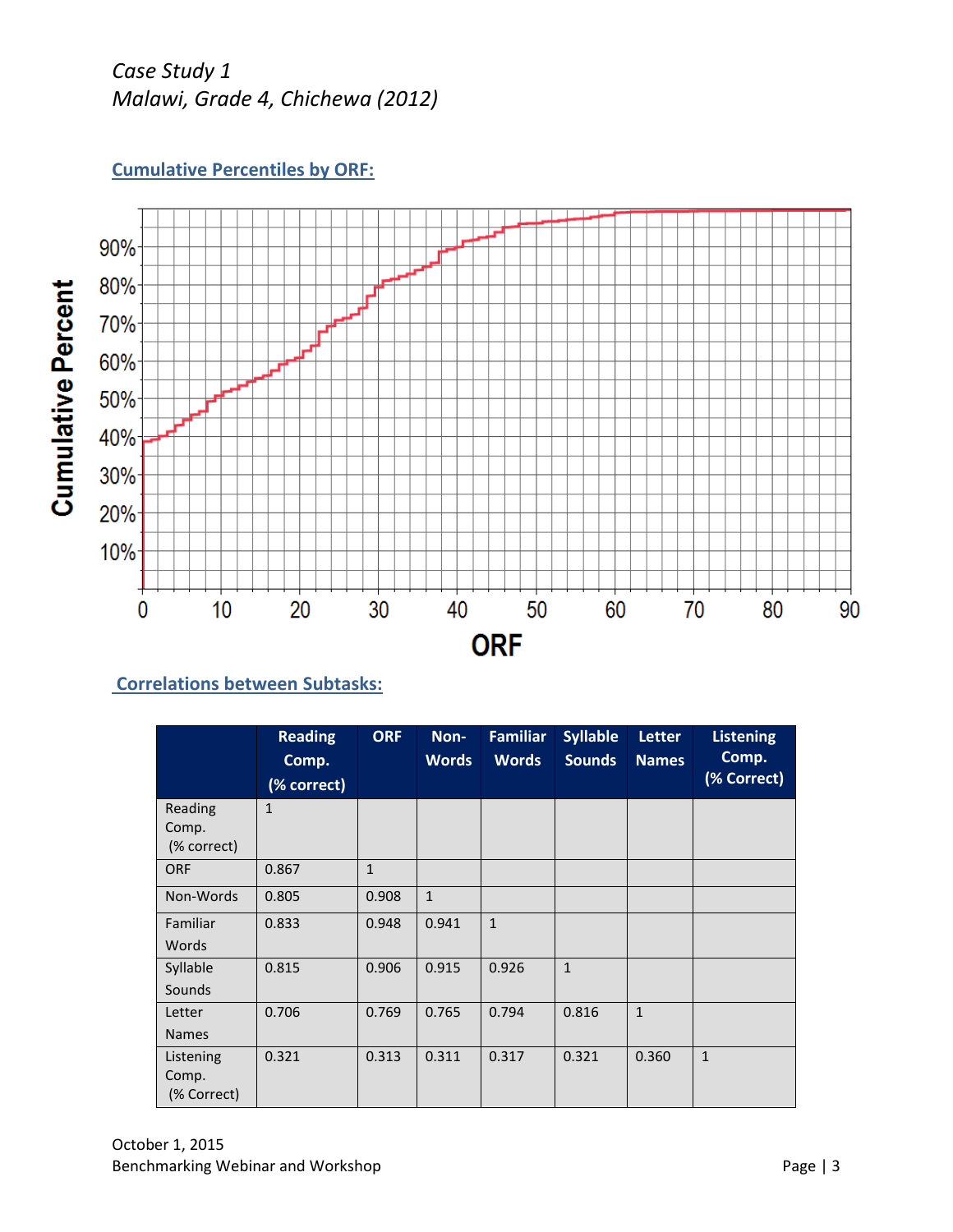### **Scatter Plot- Matrix of Subtasks:**

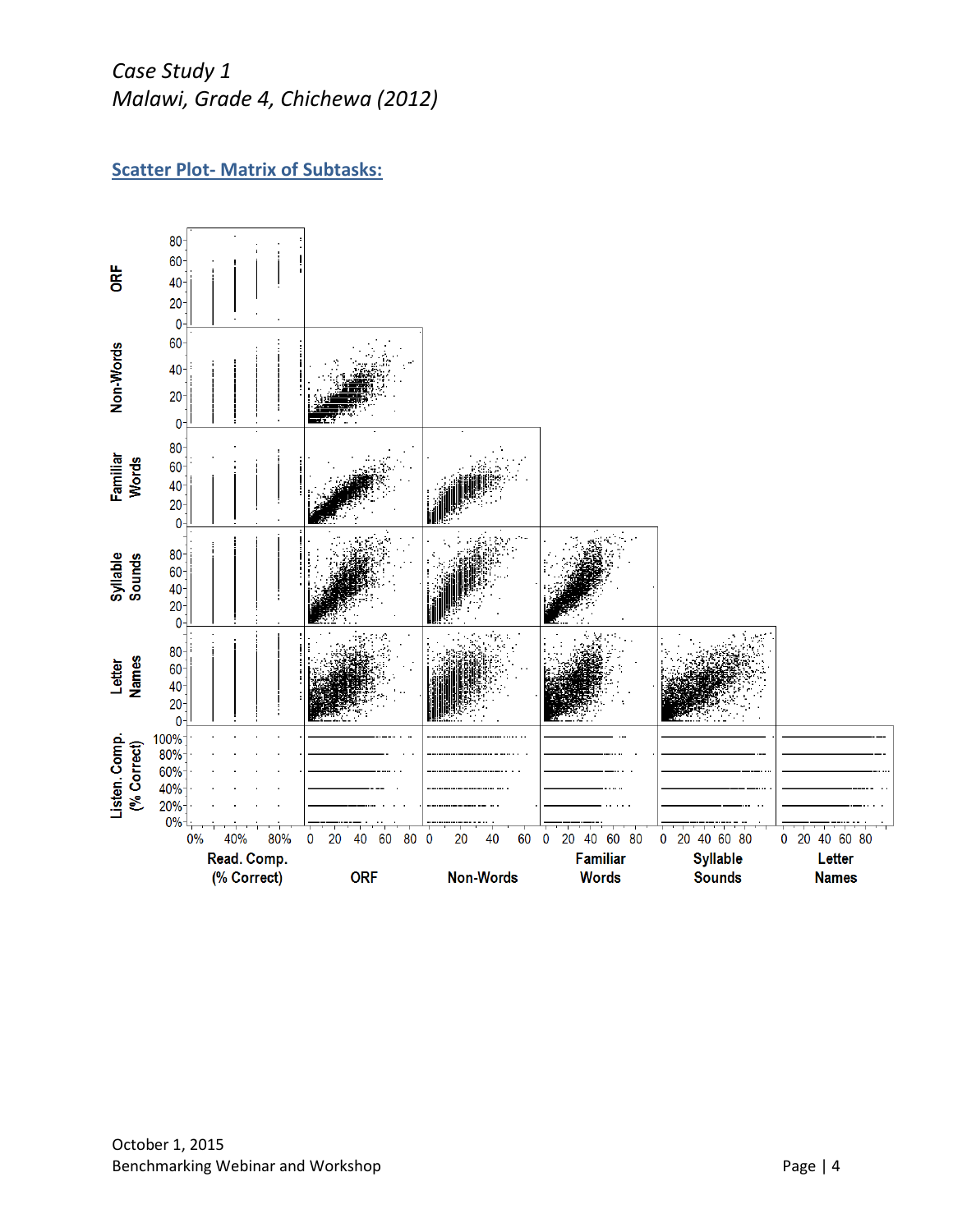



**Scatter Plot- ORF vs. Familiar Words:**



October 1, 2015 Benchmarking Webinar and Workshop **Page 15** Page | 5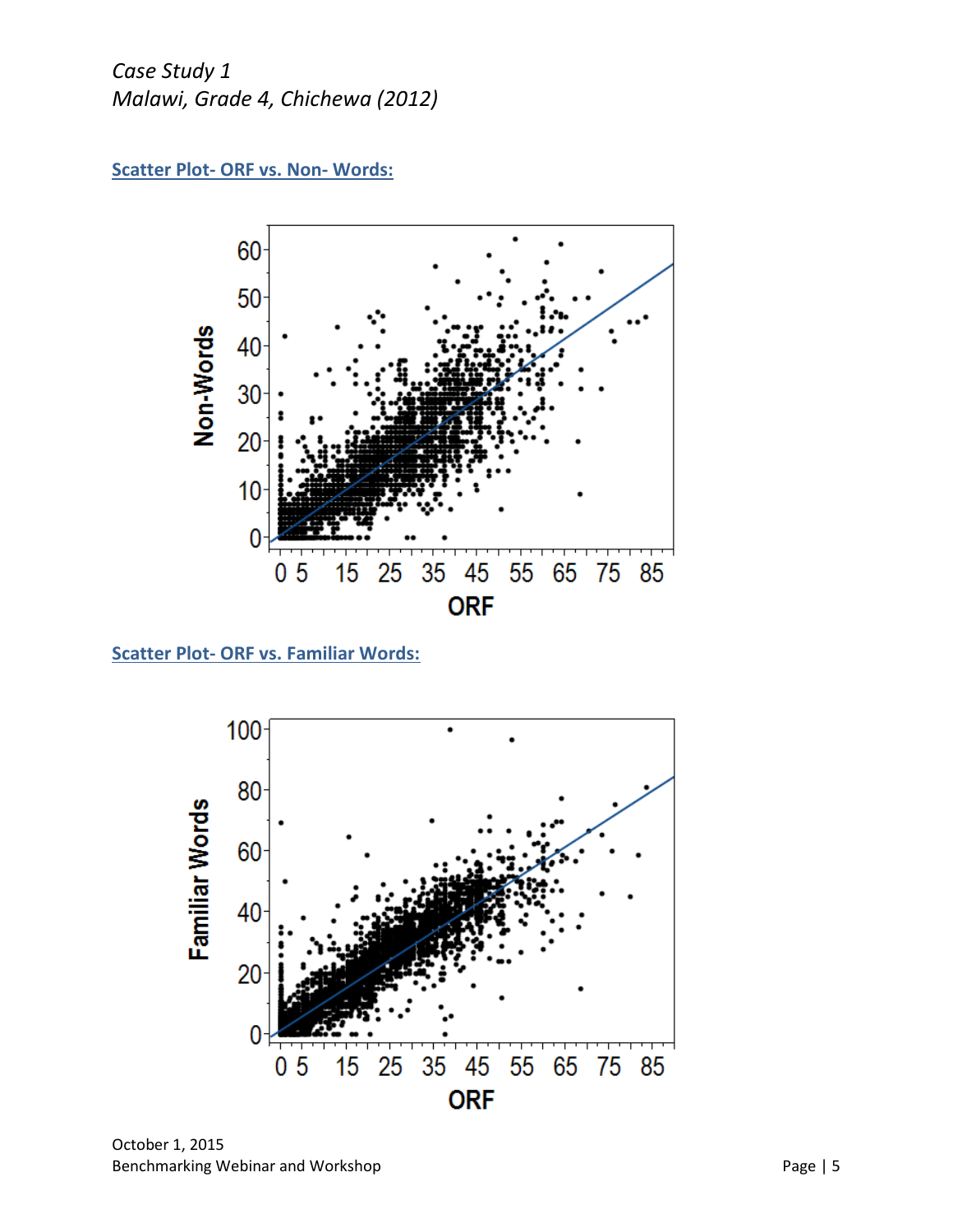

**Scatter Plot- ORF vs. Letter Sounds:**

**Scatter Plot- ORF vs. Letter Names:**



October 1, 2015 Benchmarking Webinar and Workshop **Page 16** Page | 6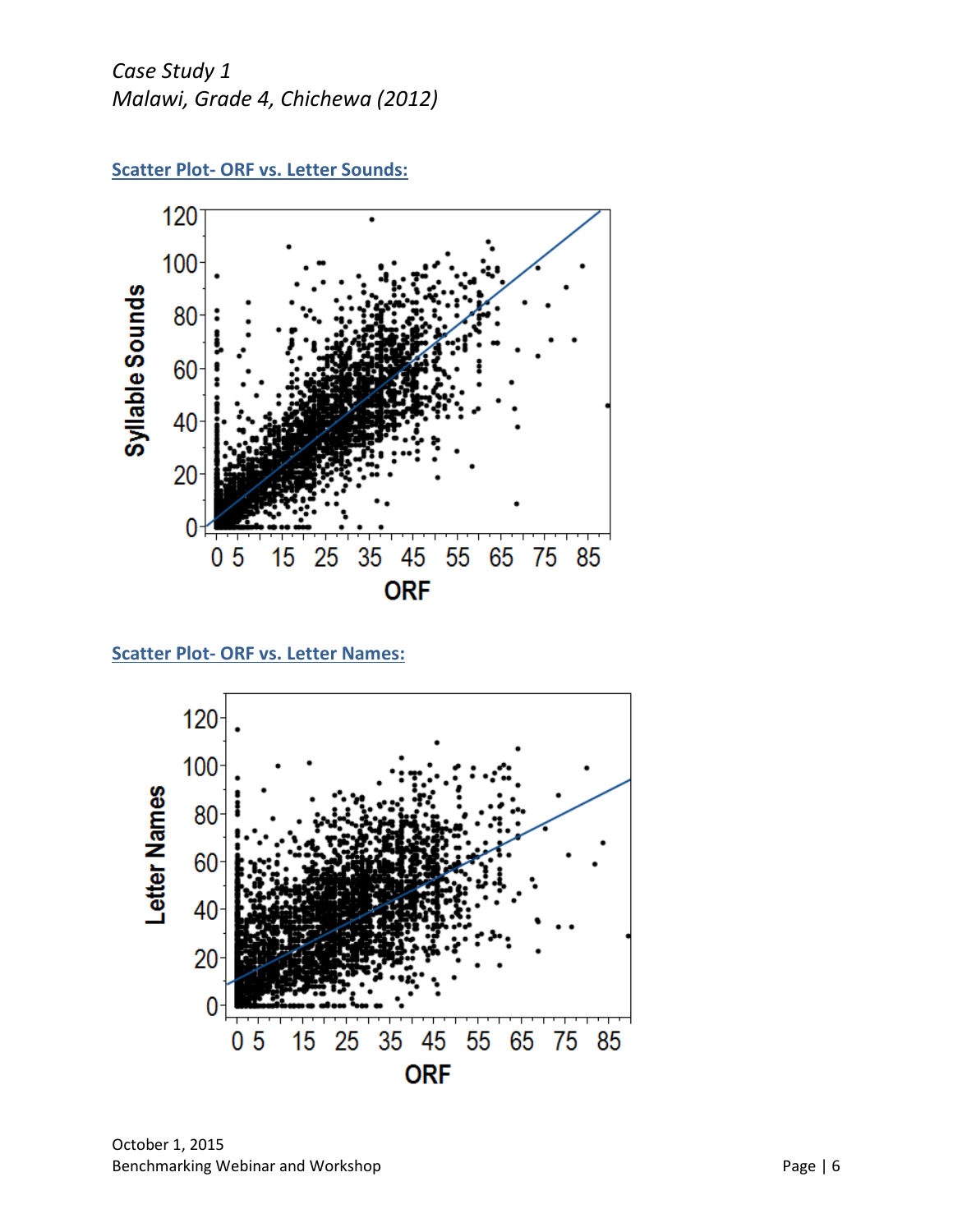**Scatter Plot- ORF vs. Listening Comprehension:**

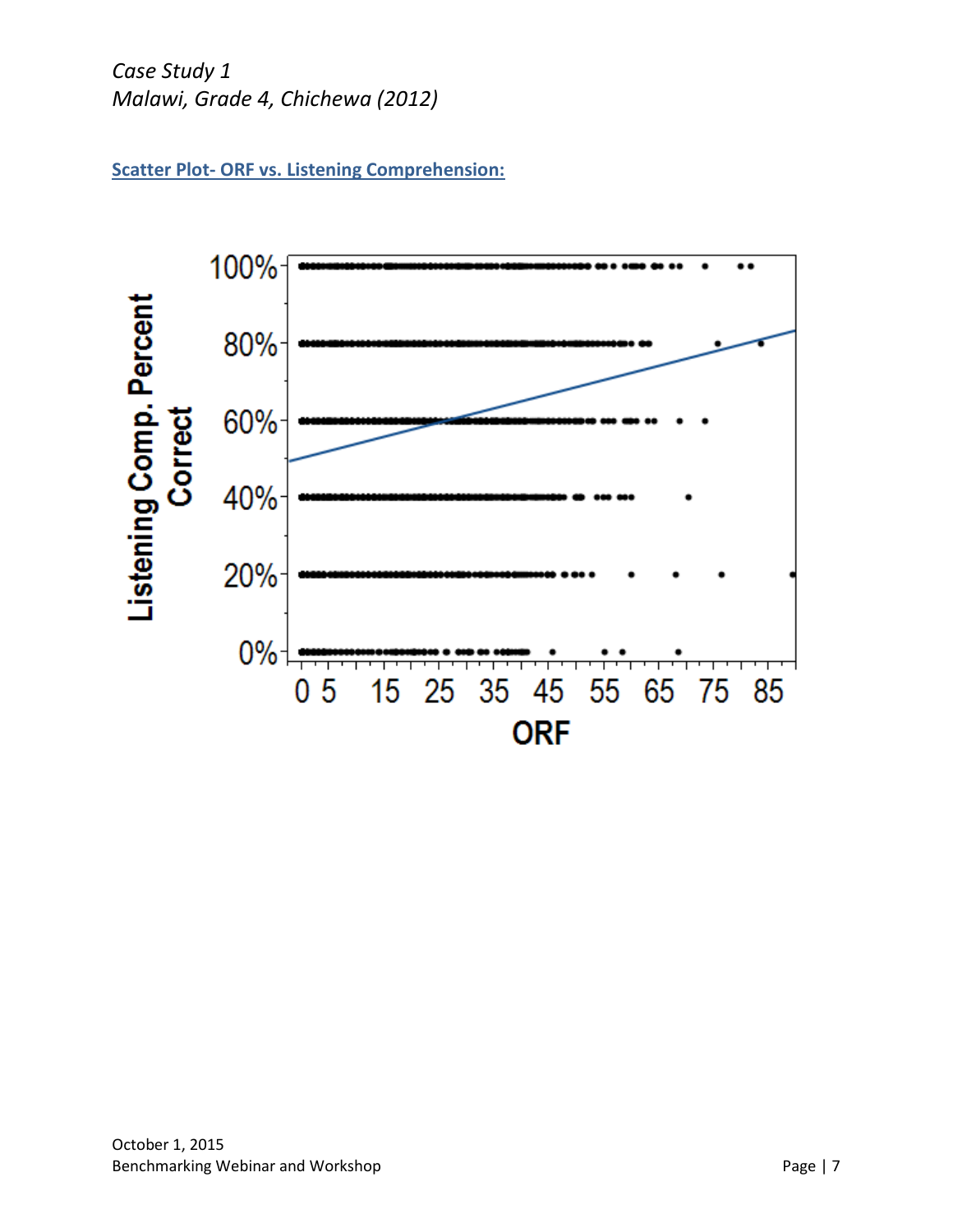| <b>ORF</b> | Non-Words | <b>Familiar</b><br><b>Words</b> | <b>Syllable</b><br><b>Sounds</b> | <b>Letter</b><br><b>Names</b> | <b>Listening</b><br>Comp. | # of pupils<br>in sample |
|------------|-----------|---------------------------------|----------------------------------|-------------------------------|---------------------------|--------------------------|
| Zero       | 0.7       | 1.3                             | 4.3                              | 9.8                           | 2.0                       | 534                      |
| 1<5        | 3.4       | 5.1                             | 10.8                             | 19.5                          | 2.2                       | 81                       |
| 5<10       | 8.1       | 10.6                            | 19.5                             | 23.8                          | 2.9                       | 113                      |
| 10<15 10.3 |           | 15.3                            | 23.4                             | 29.3                          | 2.6                       | 81                       |
| 15<20 12.8 |           | 20.6                            | 33.9                             | 32.7                          | 2.7                       | 123                      |
| 20<25 15.8 |           | 25.2                            | 38.6                             | 34.2                          | 2.7                       | 182                      |
| 25<30 19.4 |           | 29.6                            | 44.8                             | 41.6                          | 3.0                       | 198                      |
| 30<35 26.8 |           | 35.9                            | 51.3                             | 40.9                          | 2.9                       | 110                      |